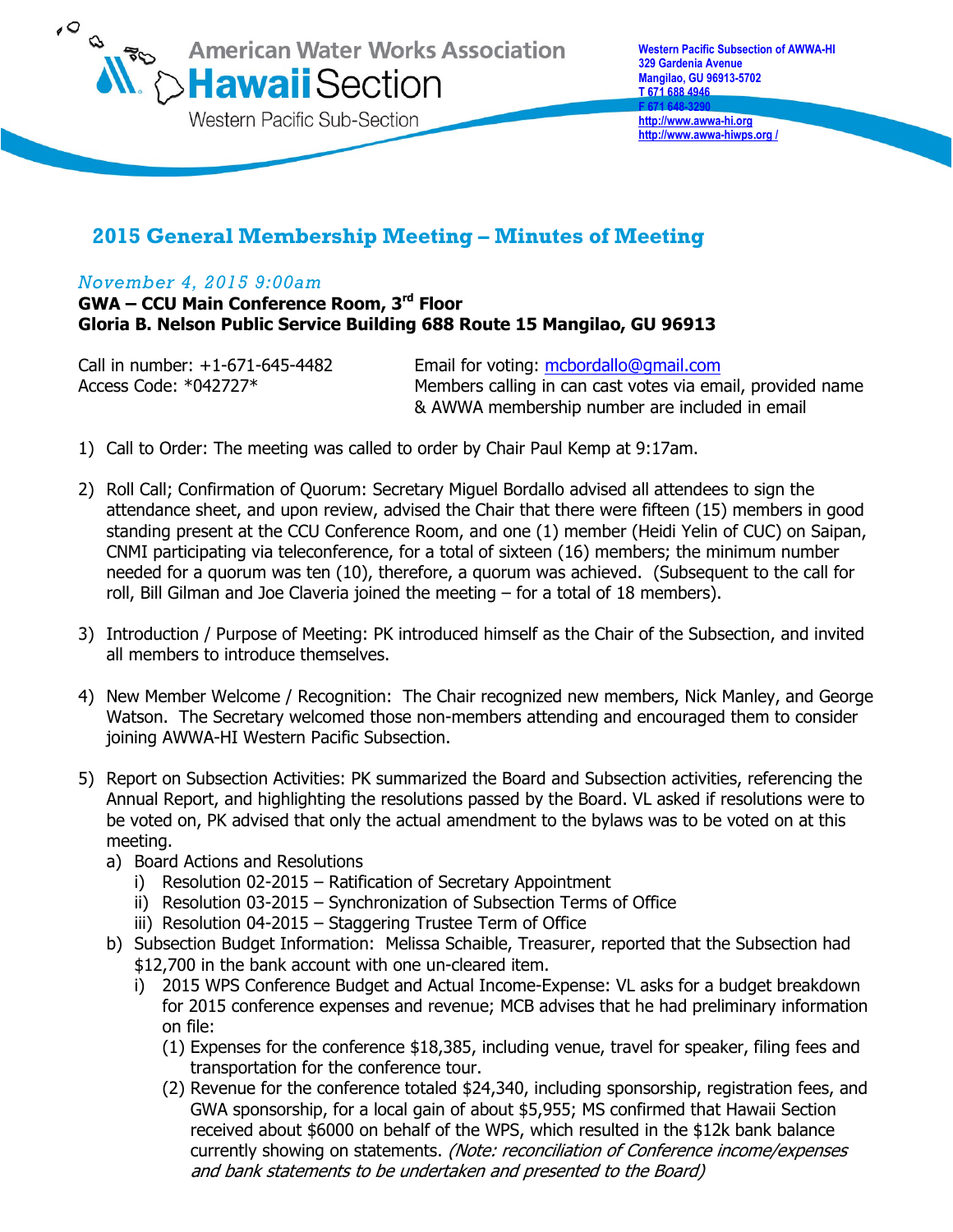

- ii) 2016 Budget Submission:
	- (1) MCB explained Budget request prepared by the Subsection and submitted to Hawaii Section, which amounted to approximately \$5,760 and was based on projected conference expenses, projected conference revenues and sponsorship, a new line item for training event expenses, a new line item for public outreach/service project expenses. The Hawaii Section adopted this budget request, and allotted additional funds for Hawaii Section Board Members to support and travel to the WPS conference, estimated taxes, etc. for a total between \$10k and \$15k for WPS support.
	- (2) VL asked if AWWA would be giving the Subsection a check; PK replied that the Hawaii Section would provide funding as requested, and as approved by the Section Board. Details would be worked out as we went along.
- c) Pacific Water Conference: PK announced the conference dates and stated two Guam papers were being submitted for consideration. PK anticipates great interest from Hawaii membership on what we do here in the WPS.
	- i) Dates February 3<sup>rd</sup> & 4<sup>th</sup>.
	- ii) Guam papers submitted Papers to be submitted by Melissa Schaible, and Ken Rekdahl
- d) Web-page, Social Media: PK introduces Joe Claveria as the new Subsection Webmaster.
	- i) JC encourages use of the website for information about subsection activities, upcoming events
	- ii) JC requests feedback on the page and content
	- iii) Link at top of the page directly to JC
	- iv) Facebook page is also linked at top of page
	- v) Website address is [www.awwa-hiwps.org](http://www.awwa-hiwps.org/)
	- vi) CNMI (Heidi) was encouraged to submit any information Saipan would like posted directly to  $IC.$
	- vii) VL asked if financials will be posted. MCB advises that our priority would be the publication of NPO financials per RevTax requirements, and that once that is published, the information could be posted on the website. MS and MCB confirmed the Subsection would be ready to publish within 45-days of the end of the Subsection's fiscal year (FY ends May 31).
	- viii)Bob Schaumbach commented that if Subsection is considering credit card capabilities for meetings or conferences, it may be good to get started soon, as based on his experience with other organizations, the banks take some time to get this set up.
- e) 2015 Water & Wastewater Conference: Discussed under Item 5)b) above. Also, see summary in [Annual Report](http://www.awwa-hiwps.org/uploads/4/6/2/6/46269853/2014-2015_annual_report.pdf) (attached).
- f) Planning Committee: MCB explains planning committee activities for the upcoming year; asks for more participation and input regarding training, locations, etc.; especially from other regional members (CNMI, FSM).
	- i) 2016 Conference & Trade Show
	- ii) Public Service Activity: program to educate middle school kids on water resources proposed by J. Cheng; Planning committee will be taking that up and moving it forward.
	- iii) Training Event: MCB explains that manufacturers recommend Jan-Feb for timing for their participation; so may be too late for this year.
	- iv) VL states that the committee has been talking about ways to engage operators, and other members; encourages the membership with expertise to provide training to others within the Subsection;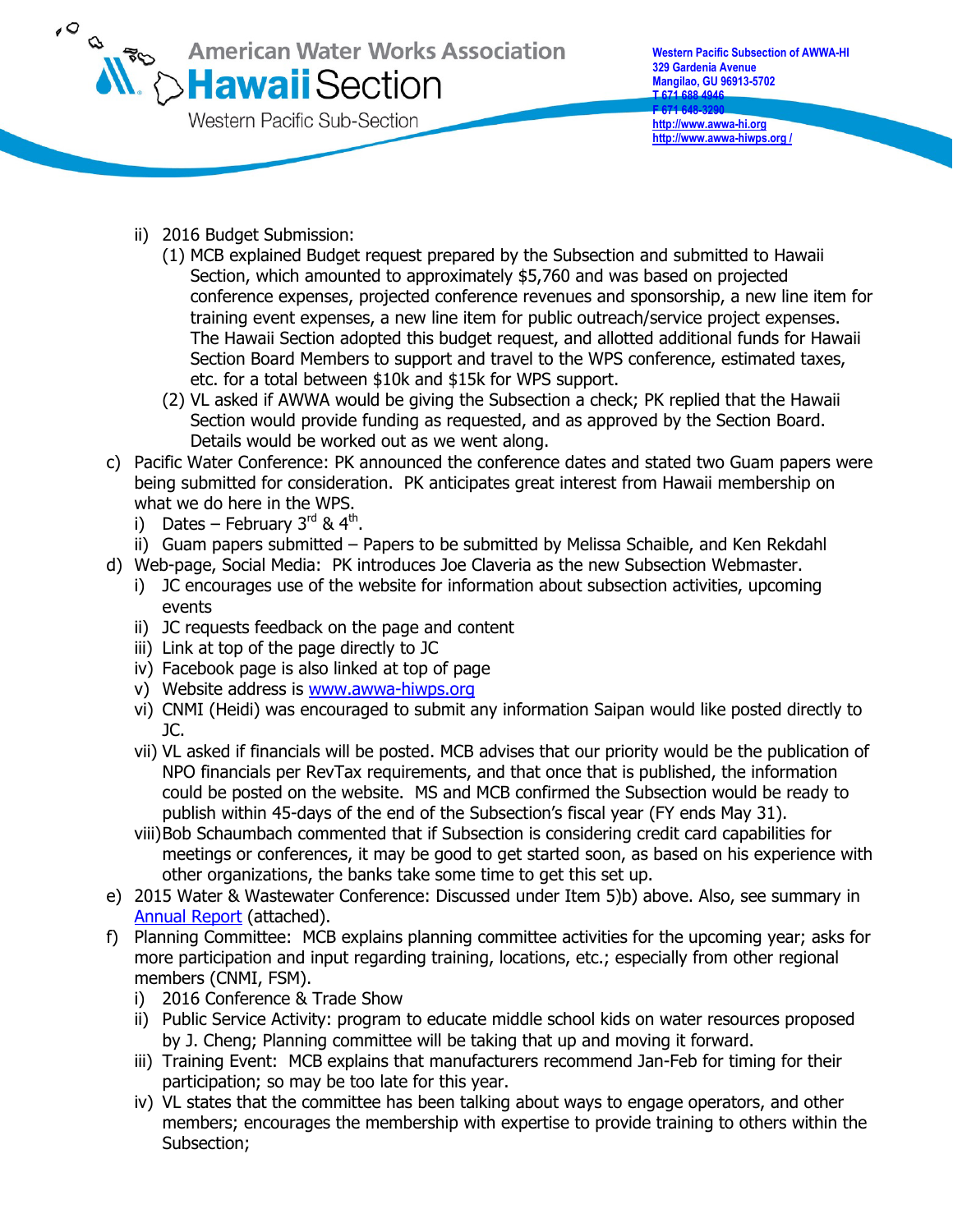

- v) BG states that he has checked on materials and identified \$2900 of material such as training DVDs on AWWA bookstore which can be used to establish operator training materials. Donated \$25 for seeding this effort.
- g) Establishment of Membership Committee Nicole Quan, Committee Chair: PK introduces NQ as membership committee chair, and ties it into the training as a benefit for members. Bob S. recommends that NQ talk to SAME membership about recruitment and new membership among military personnel and local contractors. PK and KMR concur that a refresher presentation is needed, will be coordinated with NQ and Bob S.
- 6) Vote on Amendment to Bylaws based on Resolution 03-2015:
	- a) PK explains the proposed amendment; Hawaii Section partners with WEF for their annual conference, so the date choice is usually not made exclusively by the AWWA-HI; so they picked a date for starting the terms since the elections are held at the conference.
	- b) BG/VL Motions/Seconds to approve the proposed amendment as presented to the membership; "d. All new officers and trustees shall take office at the close of General Membership Meeting at the Sub-Section's Annual Conference.

d. All new officers and trustees shall take office subsequent to the close of the General Membership Meeting held at the Sub-Section's Annual Conference, such term of office to commence at 12:01 a.m. on June 1st."

c) On discussion, ST comments that there is a problem with the language in that in the event there is no annual conference is not held, then there would be no ability to have officers to take office. After some discussion and consideration, KMR/ST moves/seconds to amend the amendment by removing "held at the Subsection's Annual Conference." and to add "annual" in front of "General Membership Meeting".

> "d. All new officers and trustees shall take office subsequent to the close of the annual General Membership Meeting held at the Sub-Section's Annual Conference, such term of office to commence at 12:01 a.m. on June 1st."

- d) On the vote for the Amendment to the Amendment, the motion carries (18-0).
- e) On the vote for accepting the Amended Amendment voted approved unanimously (18-0).
- 7) Nominating Committee Report: BG and George Watson presented the report of the nominating committee.
	- a) Offices and Nominees
		- i) Vice Chair:
			- (1) Elizabeth San Agustin
			- (2) Ken Rekdahl (declined)
		- ii) Secretary:
			- (1) Miguel Bordallo (incumbent-appointed)
			- (2) Vince Pangelinan (declined)
		- iii) Treasurer
			- (1) Melissa Schaible (incumbent)
			- (2) George Watson (declined)
	- b) Nominations from the floor: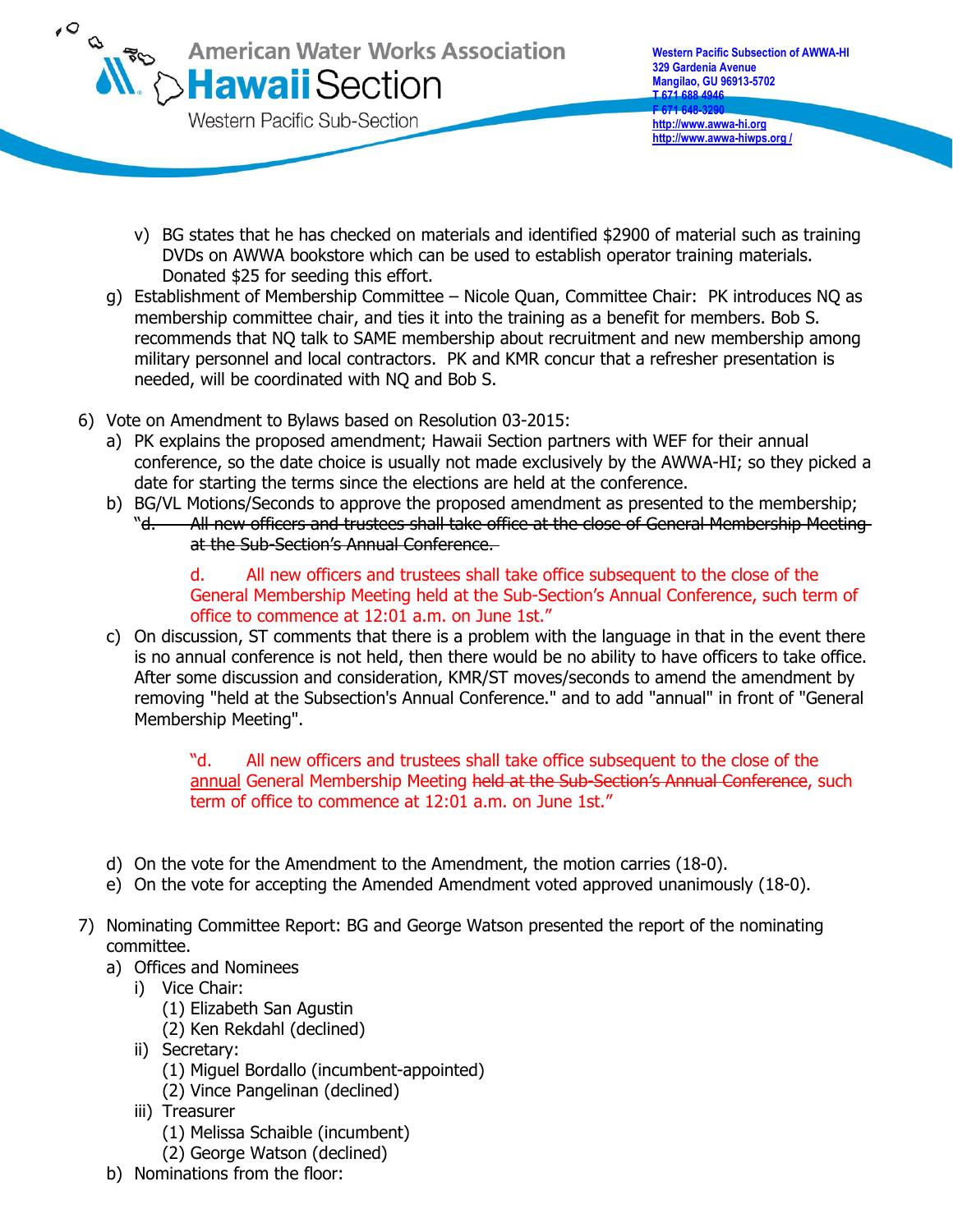

- i) Ann Borja nominated Geigy Salayon for Vice-Chair, however, PK clarified that Geigy would become Chair automatically next year, so she is not able to be nominated for Vice-Chair
- ii) VL nominated Bob Schaumbach for Vice Chair Bob declines the nomination.
- iii) BG/ST move/second to close the nominations motion carries unanimously
- 8) Elections: PK requests a motion to adopt / affirm the slate of nominees to their respective offices: KMR/BG move/second to accept the slate of nominees as presented. Motion carries unanimously. All present vote unanimously to adopt/affirm the nominees to the offices to which they have been nominated.
- 9) New Business:
	- a) PK asks what Subsection members want us to do?
		- i) KMR on education side, training committee? not needed; benefit of being member would be 'free training' to members prior to operator certification. KMR volunteers. MCB suggests confirming dates for testing and discuss at next planning committee meeting
		- ii) VL asks about mixer; MCB suggests Frontier as a possible venue; Jon McDonald of Frontier volunteers; will discuss at next meeting, Jon invited to next meeting.
		- iii) Membership VL asks about encouraging more members, fees for AWWA membership are high; MS/NQ asks about payment deferment or payment plan, MCB cautions about liability issues; PK to check with national on coverage if program proposed and approved at Section, national level
		- iv) CH GWA needs to have better skills in the dirt and at the staff level; Important to have people that are skilled, example - master plumber, people who work on valves; proposes to focus on skills that GWA employee need. KMR suggests partnership with other organizations that already offer that service, such as Trades Academy and GCC - PK, MCB concur; would be good to talk to Bert Johnston.
		- v) CH also talks about engineering technicians MCB/KMR discuss promoting Engineering Tech program at UOG as a step in building full engineering program; KMR advises that initial discussions not well received, as the vision is full program, not tech degree. Subsection may still promote this.
		- vi) Bring in experts for training engineers KMR; MCB suggests partnering with SAME and GSPE for this; Bob S. ok as long cost recovery is included.
		- vii) Richard Senecal offer PDHs for training, this adds value; BOB S. supports this concept.; offisland PE licenses require this; CH asks if operator licenses require PDHs? PK says Angel M. from GEPA promises this in the future.
		- viii)MCB proposes alternating conference venues so on Guam every other year; VL concurs, PK wants to start planning this now.
		- ix) MS suggests getting AWWA Subsection name out there by participating with other groups such as "Hanum" Group; VL concurs - suggests participation; MCB suggests getting their events posted on the subsection website
		- x) Bob S. inquires about frequency of meetings; MCB responds annual required, but Board would like to have more than one Gen Mem meeting per year.
		- xi) Bob S. asks about the possibility of sending operator members to Hawaii conference in Feb ST does not agree with concept, more bang for the buck to broaden audience by bringing someone here, rather than just sending one participant. PK reinforces suggestion for training here for operators